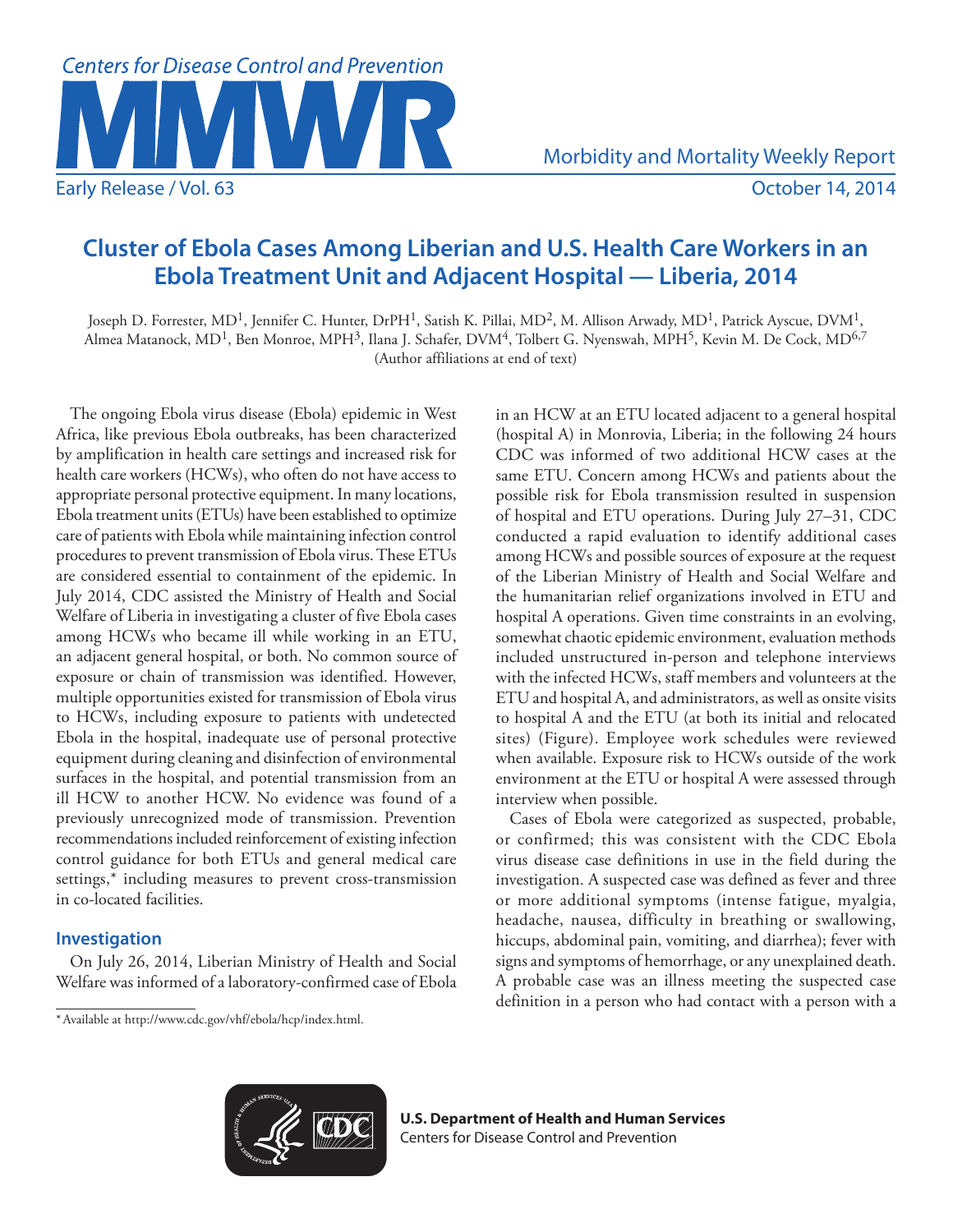#### Early Release



**FIGURE. Location of hospital A and adjacent Ebola treatment units\* — Monrovia, Liberia**

\* The ETU was initially located on the grounds of hospital A (1) after opening during the second wave of the Ebola epidemic in late spring 2014. On July 20, 2014, the ETU was moved to a facility (2) approximately 100 meters (328 feet) away.

confirmed or probable case in the past 3 weeks, or had at least fever and contact with a person with a confirmed or probable case in the past 3 weeks. A confirmed case was a suspected or probable case with laboratory evidence of Ebola virus infection by reverse transcription–polymerase chain reaction at the National Reference Laboratory in Liberia.

# **Findings**

Hospital A is a private community hospital with approximately 150 to 200 inpatient admissions per month; its predominant function is provision of general medical care. Because of its proximity to the ETU (at the time, the only ETU in Monrovia), hospital A functionally served as a triage point for patients with suspected Ebola. Protocols for diverting Ebola patients to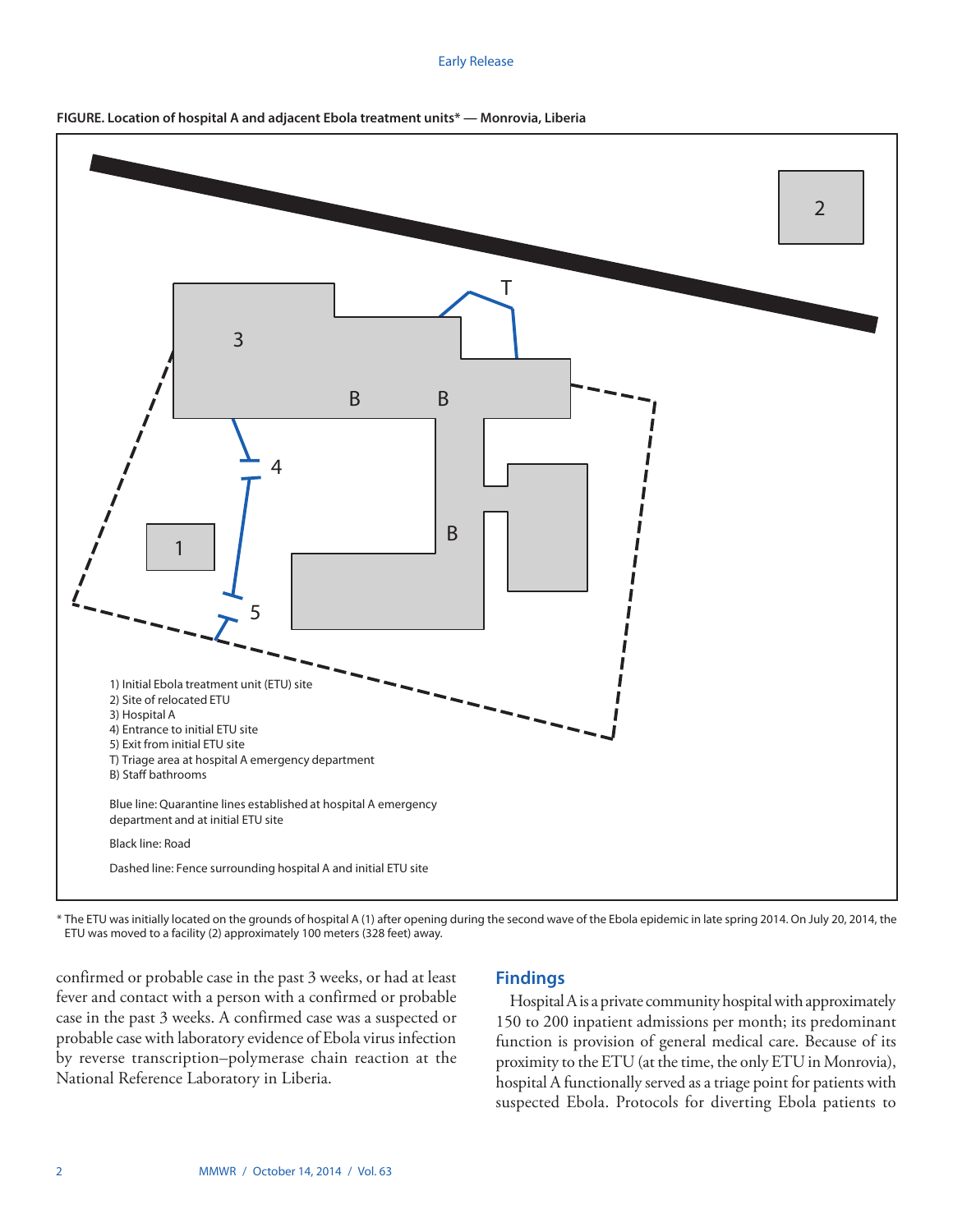the ETU from hospital A's emergency department included a triage area at the entrance to the emergency department; patient screening for risk factors for Ebola; and direct transfer of suspected, probable, and confirmed cases.

Five HCWs (three Liberian nationals and two U.S. nationals) who worked at the ETU, hospital A, or both, were identified as being infected with Ebola virus during July 14–July 29 (HCWs A, B, C, D, and E); two died from their Ebola virus infection. Work responsibilities and clinical features of the five HCWs varied (Table). No unprotected exposures to Ebola patients or contaminated surfaces were reported by HCWs in the ETU (staff reported adherence to personal protective equipment guidelines consistent with job duties in the ETU) (*1*). Information about exposure outside of work to persons with Ebola could not be determined for the three HCWs (A, D, and E) who died or were otherwise unavailable at the time of evaluation.

Three findings from the evaluation of the health care environment and health care practices were identified as opportunities for transmission of Ebola virus: First, at the hospital A emergency department, failure to identify patients with Ebola promptly resulted in delayed transfer to the ETU (by several hours to  $>1$  day); in one case, a patient with undiagnosed Ebola died in the emergency department, potentially exposing HCWs. Second, daily fever and symptom monitoring was not routinely performed on the staff at the ETU or hospital A; a HCW working in these areas could become infected, yet go undetected. Third, all ETU and hospital A staff had access to hospital A facilities, including eating areas, showers, bathrooms, and work stations and direct, physical contact between staff members in these common areas was reported; transmission between an infected, but undetected, coworker could occur.

Regarding the transfer of Ebola patients from the hospital A emergency department to the ETU, the investigation revealed that on June 26 one confirmed patient and on July 14 one confirmed and one probable patient (none part of the five-HCW cluster) were treated for other diseases in the hospital A emergency department while their Ebola remained unrecognized, leaving bodily fluids on surfaces in the emergency department that required cleaning and disinfection.

## **Discussion**

Despite the temporal and geographic clustering of the five HCWs with Ebola, no common source exposure or chain of transmission to explain all five cases was identified. Because persons being treated for other diseases in the emergency department of hospital A (adjacent to the ETU) had undiagnosed Ebola, patients or coworkers in this hospital or the immediate surrounding area might have been at higher risk.

Specifically, three opportunities for exposure consistent with known Ebola virus transmission modes were identified in this HCW cluster: 1) HCW exposures to undetected Ebola patients treated before their diagnosis in hospital A, 2) inadequate use of personal protective equipment during cleaning and disinfection of grossly contaminated surfaces in hospital A, and 3) exposure of noninfected HCWs to infected HCWs in the ETU or hospital A. Three infected HCWs (B, C, and D) participated in activities that included spraying disinfectant in the ETU or hospital A; however, the risk for exposure to Ebola virus from these activities could not be assessed during this investigation. There were no self-reported, unprotected exposures to Ebola patients or contaminated materials in the ETU. Staff reported adherence to personal protective equipment use consistent with job duties in the ETU (*1*). Based on interviews, protection against exposure to Ebola virus might have been less stringent outside of the ETU than inside it. Clinical and cleaning and disinfection activities in the adjacent hospital and triage area of hospital A potentially served as unrecognized, but nonetheless high risk, exposures. Shared facilities and physical contact with coworkers could have resulted in transmission of Ebola virus if a coworker was infected, but not diagnosed. None of the information collected suggested a mode of Ebola virus transmission that had not previously been described.

The findings in this report are subject to at least three limitations. First, interviews were not performed in a standardized format, so formats of responses varied. Second, two HCWs in this cluster had died before the start of the investigation, and one was unable to be interviewed, so exposure history in these three persons was obtained through interviews with coworkers or administrators. Finally, exposure history for these three persons was based on postevent interviews in a chaotic and stressful environment; therefore, recall might be incomplete.

Several action items were identified for public health intervention. All hospitals in epidemic areas should be considered as sites where Ebola patients might come for medical care and should ensure patients can be promptly identified and safely isolated (*2*). HCWs working in epidemic areas should maintain a high index of suspicion regarding patients who have any of the signs or symptoms of Ebola.† All HCWs should be trained to recognize signs and symptoms of Ebola, have personal protective equipment<sup>§</sup> available that is suitable for protecting themselves from transmission of Ebola virus, and be trained in its use. Separation of ETUs from hospitals, including designating trained HCW staff to provide health

<sup>†</sup>Additional information available at [http://www.cdc.gov/vhf/ebola/symptoms.](http://www.cdc.gov/vhf/ebola/symptoms) §Available at [http://www.cdc.gov/vhf/ebola/hcp/infection-prevention-and-](http://www.cdc.gov/vhf/ebola/hcp/infection-prevention-and-control-recommendations.html)

[control-recommendations.html](http://www.cdc.gov/vhf/ebola/hcp/infection-prevention-and-control-recommendations.html).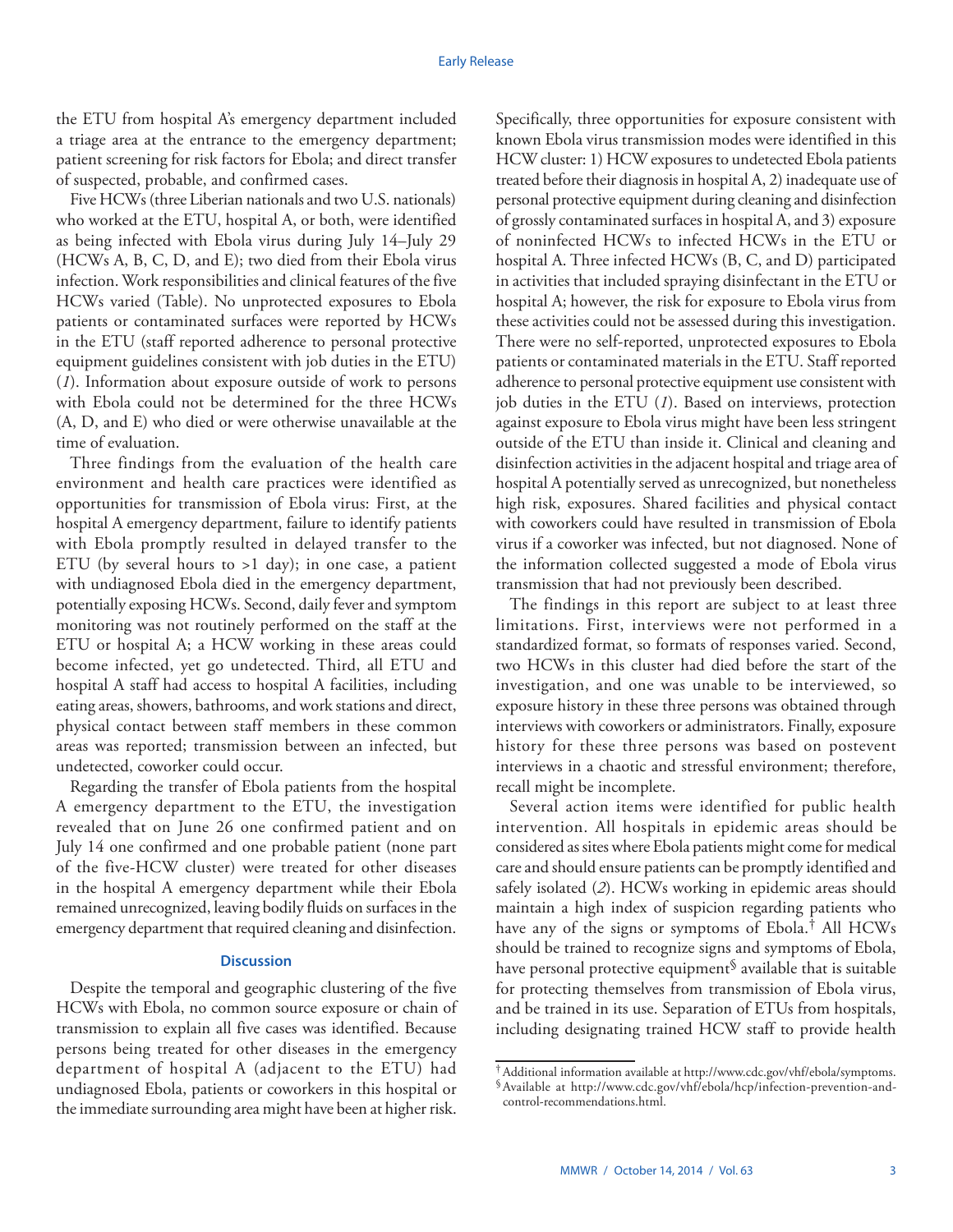#### Early Release

| Work<br>responsibilities/<br><b>Clinical information</b>       | <b>HCWA</b>                                                                                                            | <b>HCWB</b>                                                                                                                                                                                                                                                                       | <b>HCW C</b>                                                                                                                                                                                              | <b>HCWD</b>                                                                                                                                                                                                           | <b>HCWE</b>                                                                                                                                                        |
|----------------------------------------------------------------|------------------------------------------------------------------------------------------------------------------------|-----------------------------------------------------------------------------------------------------------------------------------------------------------------------------------------------------------------------------------------------------------------------------------|-----------------------------------------------------------------------------------------------------------------------------------------------------------------------------------------------------------|-----------------------------------------------------------------------------------------------------------------------------------------------------------------------------------------------------------------------|--------------------------------------------------------------------------------------------------------------------------------------------------------------------|
|                                                                |                                                                                                                        |                                                                                                                                                                                                                                                                                   |                                                                                                                                                                                                           |                                                                                                                                                                                                                       |                                                                                                                                                                    |
| Work location                                                  | <b>Hospital A ED</b>                                                                                                   | ETU and hospital A ED<br>triage area                                                                                                                                                                                                                                              | ETU and hospital A ED<br>triage area                                                                                                                                                                      | ETU (hospital A ED triage<br>area: unknown)                                                                                                                                                                           | Hospital A ED                                                                                                                                                      |
| Work shift; shift<br>Frequency                                 | Night only; 3.5 shifts<br>per week                                                                                     | Day and night; ~14 day and<br>7 night shifts per month                                                                                                                                                                                                                            | Day only; shift frequency<br>not available                                                                                                                                                                | Night only; shift frequency Night only; 3.5 shifts per<br>not available                                                                                                                                               | week                                                                                                                                                               |
| Responsibilities                                               | Direct patient care in<br>hospital A ED                                                                                | Direct patient care in ETU;<br>assessment of patients in<br>hospital A ED and triage<br>area; cleaning and<br>disinfection of grossly<br>contaminated surfaces in<br>hospital A triage area;<br>cleaning and disinfection<br>of grossly contaminated<br>surfaces in hospital A ED | Disinfecting soiled<br>surfaces and HCWs<br>leaving ETU ward, but<br>inside the ETU<br>containment area;<br>cleaning and disinfection<br>of grossly contaminated<br>surfaces in hospital A<br>triage area | Disinfecting soiled<br>surfaces and HCWs<br>leaving ETU ward, but<br>inside the ETU<br>containment area;<br>unknown whether<br>cleaning and disinfection<br>activities were<br>performed in hospital A<br>triage area | Direct patient care in<br>hospital A ED                                                                                                                            |
| Barrier precaution<br>equipment use in<br>ETU                  | Did not work in this<br>setting                                                                                        | As recommended by MSF<br>for this setting*                                                                                                                                                                                                                                        | As recommended by MSF<br>for this setting*                                                                                                                                                                | As recommended by MSF<br>for this setting*                                                                                                                                                                            | Did not work in<br>this setting                                                                                                                                    |
| <b>Barrier precaution</b><br>equipment use in<br>hospital A ED | Gloves were used when<br>available: use of other<br>equipment unknown <sup>†</sup>                                     | Double gloves and gown<br>reported at a minimum for<br>all patient and cleaning<br>encounters; use of<br>additional mucus<br>membrane barrier<br>precaution equipment<br>variable <sup>†</sup>                                                                                    | Unknown                                                                                                                                                                                                   | Unknown                                                                                                                                                                                                               | Gloves were used when<br>available: use of other<br>equipment unknown <sup>†</sup>                                                                                 |
| Ill contacts outside<br>of work                                | Unknown                                                                                                                | None reported                                                                                                                                                                                                                                                                     | None reported                                                                                                                                                                                             | Unknown                                                                                                                                                                                                               | Unknown                                                                                                                                                            |
| Date of symptom<br>onset                                       | July 14                                                                                                                | July 22                                                                                                                                                                                                                                                                           | July 22                                                                                                                                                                                                   | July 23                                                                                                                                                                                                               | July 29                                                                                                                                                            |
| Outcome                                                        | Died July 26                                                                                                           | Recovered                                                                                                                                                                                                                                                                         | Recovered                                                                                                                                                                                                 | Died July 27                                                                                                                                                                                                          | Recovered                                                                                                                                                          |
| Case status                                                    | Laboratory confirmed <sup>§</sup>                                                                                      | Laboratory confirmed <sup>§</sup>                                                                                                                                                                                                                                                 | Laboratory confirmed <sup>§</sup>                                                                                                                                                                         | Probable                                                                                                                                                                                                              | Laboratory confirmed <sup>§</sup>                                                                                                                                  |
| Additional<br>comments                                         | No other HCWs in cluster<br>were reported to have<br>contact with this HCW<br>after July 14<br>Did not work on July 14 | Participated in cleaning<br>and disinfecting surfaces<br>grossly contaminated<br>on July 14                                                                                                                                                                                       | No additional information                                                                                                                                                                                 | Died with hemorrhagic<br>manifestations of EVD                                                                                                                                                                        | Had direct, unprotected<br>patient contact with<br>undetected, but infected<br>patient in hospital A ED<br>on July 14<br>Never worked same night<br>shift as HCW A |
| Information source                                             | Indirect: interview of<br>coworkers,<br>administrators; review<br>of work schedule                                     | Direct: interview<br>Indirect: interview of<br>coworkers, administrators;<br>review of work schedule                                                                                                                                                                              | Direct; interview<br>Indirect: interview of<br>coworkers,<br>administrators; review                                                                                                                       | Indirect: interview of<br>coworkers and<br>administrators; review<br>of work schedule                                                                                                                                 | Indirect: interview of<br>coworkers and<br>administrators; review of<br>work schedule                                                                              |

#### **TABLE. Work responsibilities and clinical information for five health care workers (HCWs) who became infected with Ebola virus while working in an Ebola treatment unit (ETU) or an adjacent general hospital (hospital A) — Monrovia, Liberia, July 2014**

**Abbreviations:** ED = emergency department; MSF = Médecins Sans Frontières (Doctors Without Borders).

\* A description of personal protective equipment use recommended for ETUs can be found in Sterk E. Filovirus haemorrhagic fever guidelines, Médecins Sans Frontières,

of work schedule

<sup>†</sup> This is not adequate barrier precaution use for caring for patients with Ebola or for cleaning and disinfecting surfaces grossly contaminated with Ebola-containing fluids.

§ Laboratory-confirmed by reverse transcription–polymerase chain reaction.